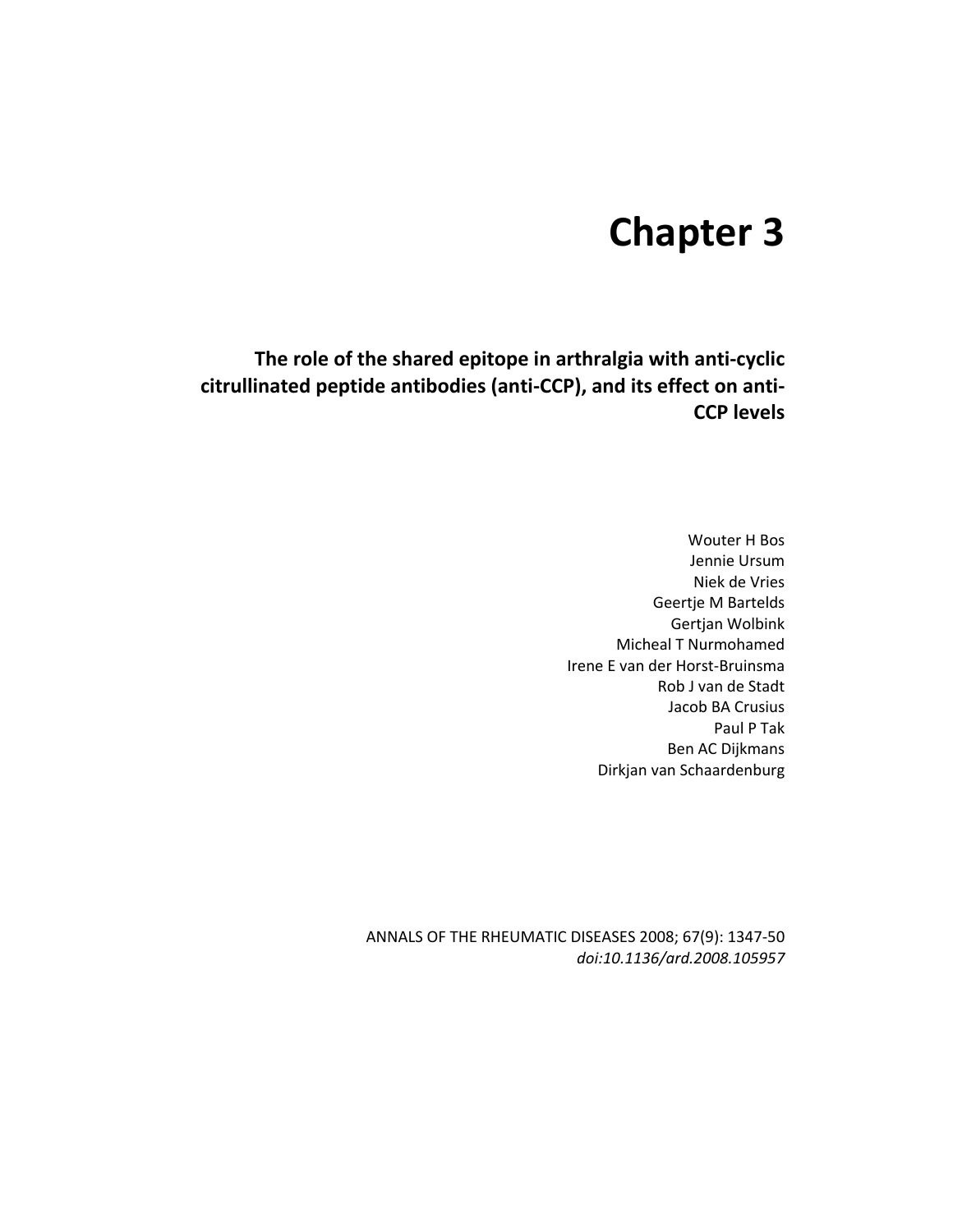# **Abstract**

**Objective.** Patients presenting with both arthralgia and antibodies to cyclic citrullinated peptide (anti-CCP) have an increased risk of developing rheumatoid arthritis (RA). To further characterize this patient group and shed more light on its relation with clinically manifest early arthritis and established RA, an immunogenetic and serological analysis was performed.

**Methods.** In a group of 111 patients with anti-CCP positive arthralgia, anti-CCP levels and shared epitope (SE) status were determined. Data were compared to 125 and 128 anti-CCPpositive patients with early arthritis and established RA, respectively.

**Results***.* In anti-CCP-positive arthralgia patients, the frequency of SE allele positivity is significantly lower when compared to anti-CCP positive early arthritis and established RA (58% vs. 80%, and 58% vs. 92%, respectively, both *P* < 0.001). Median anti-CCP levels were higher in the group of SE positive arthralgia patients compared to the group of SE-negative arthralgia patients ( $P = 0.02$ ). Median anti-CCP levels were similar in the groups of SE positive arthralgia and arthritis patients.

**Conclusions.** The lower frequency of SE positivity in arthralgia patients compared to RA patients indicates that, compared to SE-positive patients, SE negative patients as a group go through a longer arthralgia phase, or alternatively have a lower risk for transition from anti-CCP positive arthralgia to RA. Furthermore, the present results suggest that in this early stage the effect of the SE on disease risk may be mediated through higher anti-CCP levels.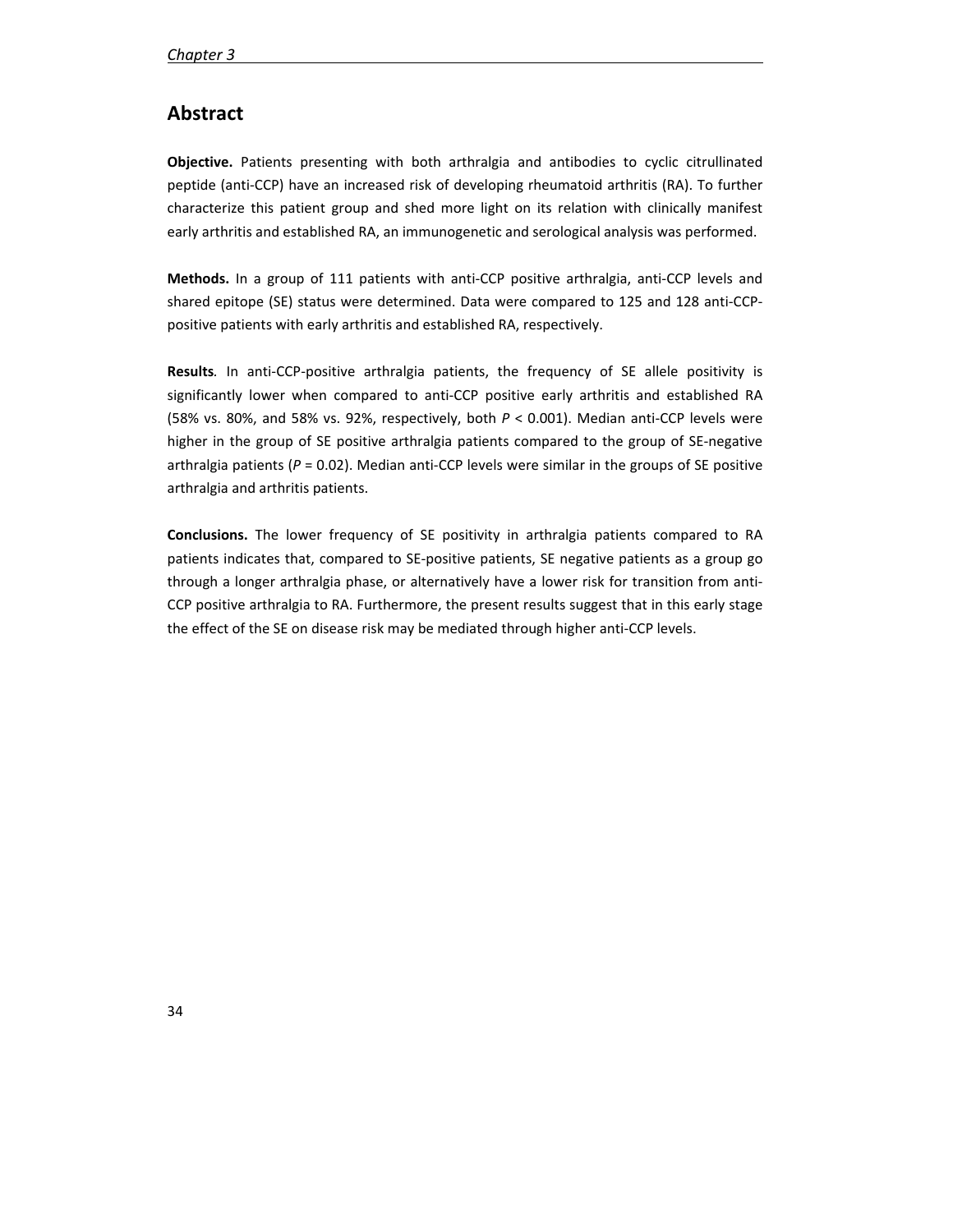# **Introduction**

Antibodies to cyclic citrullinated peptide (anti-CCP) often precede the development of rheumatoid arthritis (RA) and can therefore be used to detect those at risk for the development of RA.<sup>1-3</sup> Another major risk factor for RA is the shared epitope (SE) at the HLA-DRB1 locus.<sup>4,5</sup> The SE hypothesis postulates that highly conserved amino acid sequences bordering the peptide binding groove of the HLA-DRB1 molecule are involved in the pathogenesis of RA, e.g. by enabling the presentation of arthritogenic peptides to T cells.<sup>6</sup> In support of the latter concept it has been shown that the DRB1\*0401 peptide binding groove allows for a high affinity interaction with citrullinated peptides, resulting in efficient antigen presentation.<sup>7</sup> In a study analyzing preclinical blood samples of RA patients the highest risk for RA was associated with the presence of both anti-CCP and SE.<sup>8</sup> Recently, it was suggested that the increased risk for RA in SE positive undifferentiated arthritis is in fact not due to the SE, but to anti-CCP positivity.<sup>9</sup> In the latter study, the presence of SE alleles was associated with significantly higher levels of anti-CCP antibodies, suggesting that the SE alleles act as classic immune response genes. Therefore, the effect of the SE on RA development may be mediated through anti-CCP levels.

Patients presenting with both arthralgia and anti-CCP probably confer a high risk for the development of arthritis, although this patient group has not been extensively studied. We assessed the frequency of SE and levels of anti-CCP in these patients, and compared this with early and established RA.

## **Patients and methods**

## **Study Population**

The frequency of SE positivity in anti-CCP antibody positive unrelated Dutch Caucasians aged 18 or older was measured in three cohorts; arthralgia (possible preclinical RA) patients, early arthritis patients and RA patients with established disease starting anti-TNF treatment.

Between September 2004 and 2007, 190 anti-CCP or IgM-RF positive arthralgia patients were recruited at rheumatology clinics in the Amsterdam area of the Netherlands. Patients referred by the general practitioner with arthralgias were seen by a rheumatologist at our outpatient rheumatology clinic. In the absence of arthritis, anti-CCP positive patients (n=147) were referred for inclusion in the present study, a mean 2 months after the first visit to the outpatient clinic. At the first study visit, a trained medical doctor (WB) and a senior rheumatologist (DS) independently scored for absence of arthritis in all joints at physical examination. The senior rheumatologist was blinded for the reported joint complaints and the anti-CCP status. If clear absence of arthritis was seen by both doctors (n=125), and anti-CCP positivity was confirmed in the baseline serum sample (at least one month after the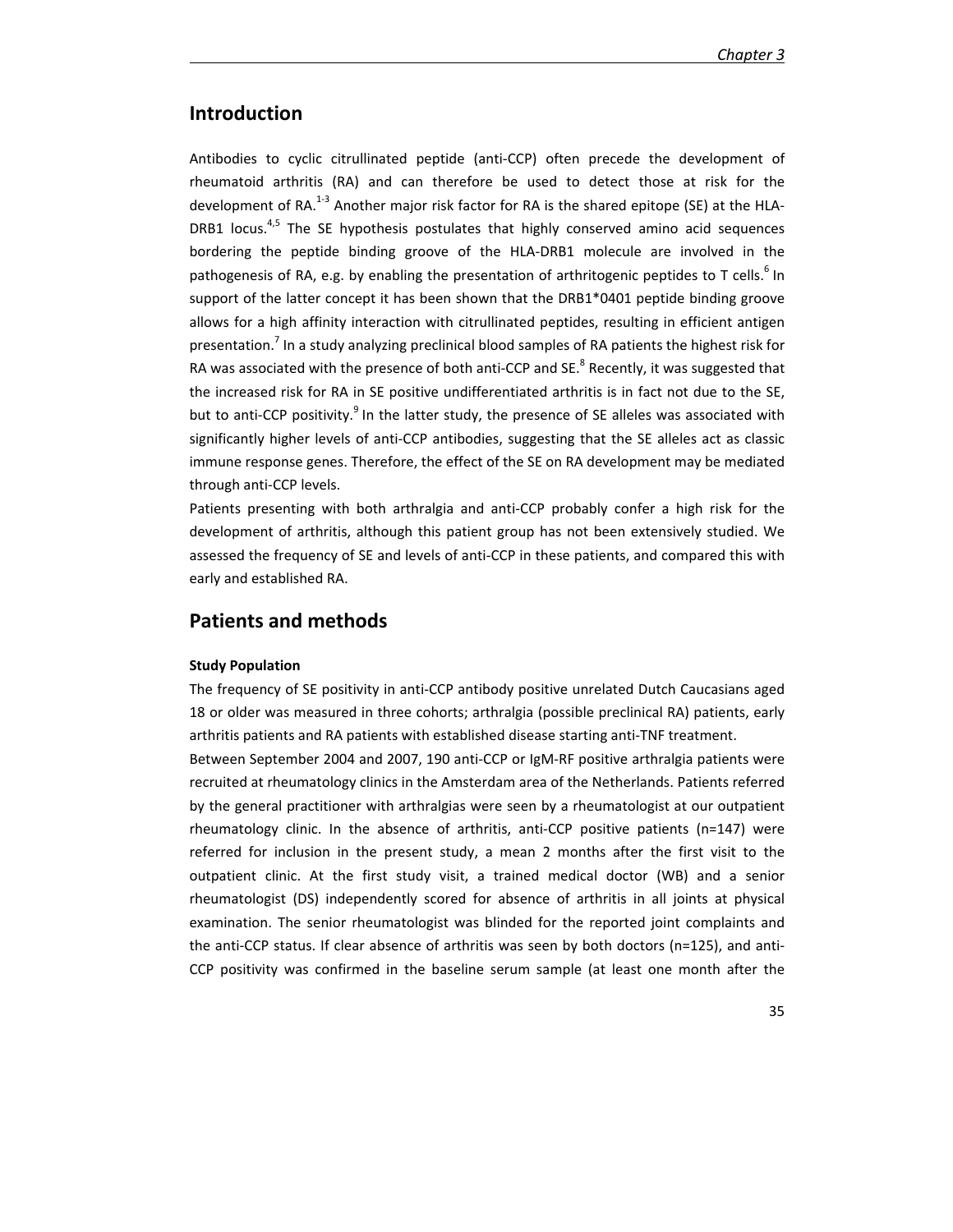initial positive sample; n=115), patients were included. Patients previously or at presentation treated with a disease modifying anti-rheumatic drug (DMARD and patients in whom history or chart review revealed past arthritis were excluded (n=4). In total, 111 anti-CCP positive arthralgia patients were eligible for analysis.

The early arthritis group consisted of 125 randomly selected anti-CCP positive patients included in the early arthritis clinic (EAC) of the Jan van Breemen Institute of whom SE status was available ( $n = 337/$  ~1700). Random selection was performed by the Statistical Package for Social Sciences (SPSS) version 15.0 (Chicago, Illinois). Inclusion and exclusion criteria for this cohort have been described previously.<sup>10</sup> Ninety-seven patients fulfilled the ACR criteria for  $RA^{11}$  at baseline and 9 additional patients during 2 years follow-up.

The established RA patients were 128 consecutive anti-CCP positive patients starting anti-TNF treatment at the Jan van Breemen Institute (n=113) and the Academic Medical Centre, Amsterdam, the Netherlands (n=15). All fulfilled the ACR criteria for RA;<sup>12</sup> mean disease duration was 12.6 years.

#### **Laboratory investigations**

Anti-CCP levels were determined using the serum samples that were obtained at inclusion by second-generation anti-CCP ELISA (Axis Shield, Dundee, United Kingdom). The cut-off level for anti-CCP antibody positivity was set at 5 Arbitrary Units/ml (AU) (according to the manufacturer's instructions). Sera reaching 1000 AU/ml were not further diluted.

HLA-DQ typing was performed as described previously.<sup>13</sup> The HLA-DRB1\*0101, \*0102, \*0401, \*0404, \*0405, \*0408, \*0410 and \*1001 alleles were taken to contain the SE. HLA-DRB1 SE carrier status (one or two SE copies) was inferred from HLA DQA1- DQB1 haplotypes using the strong linkage disequilibrium (LD) with HLA-DRB1 alleles in Caucasians.<sup>14</sup> This HLA-DRB1 typing procedure was validated in 87 established RA patients by sequence based high resolution typing (Sanquin, Amsterdam, the Netherlands). The technique correctly classified SE carriage in 86/87 patients. Independent confirmation in a second cohort of DRB1 and DQtyped Dutch RA patients has shown that with DQA1 and DQB1 typing only two out of 167 patients would have been incorrectly classified.<sup>15</sup>

#### **Analysis**

Frequencies were analyzed by Fischer exact test, and odds ratios (ORs) were determined, whereas quantitative differences were analyzed using the Mann-Whitney test or *t*-test where appropriate. One-sided testing  $(P_1)$  was performed when appropriate.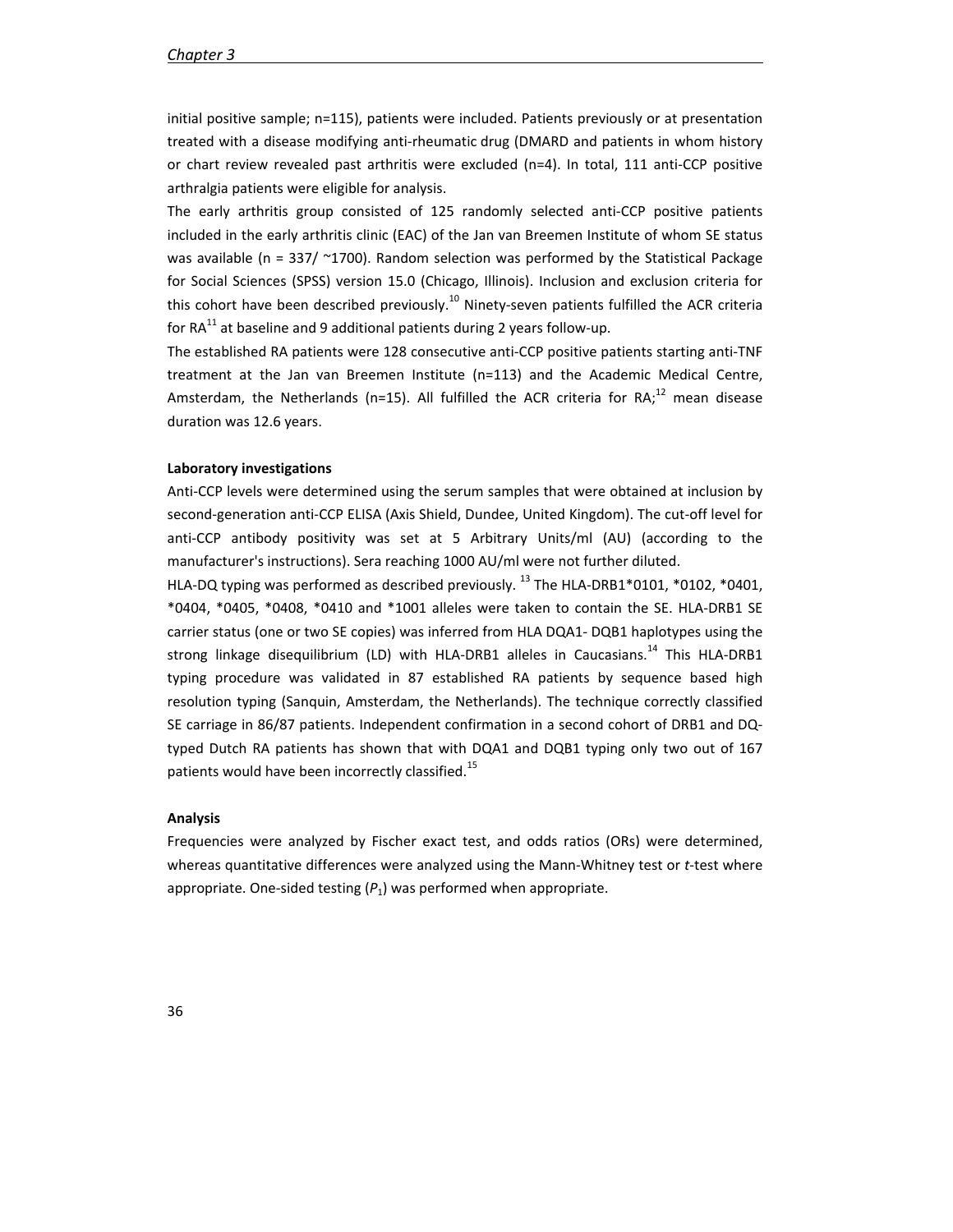# **Results**

The 111 arthralgia patients (mean age 48 [range 22-81] years) were as expected significantly younger on average than both the 125 early arthritis and 128 established RA patients (mean ages 53 [range 23-76] and 55 [range 24-97] years, respectively). The sex distribution did not differ among the three groups (female sex 73, 66 and 73%, respectively). Table 1 shows the baseline characteristics of the arthralgia patients.

| <b>Characteristic</b>                                                                             |            |
|---------------------------------------------------------------------------------------------------|------------|
| Age, mean (SD)                                                                                    | 48 (12)    |
| Female sex                                                                                        | 81 (73)    |
| Symptom duration at initial presentation in months, median (IQR) $n=87+$                          | $12(6-36)$ |
| Number of tender joints reported at baseline visit, median (IQR)                                  | $8(2-14)$  |
| Distribution of tender joints                                                                     |            |
| Small Joints                                                                                      | 24 (22%)   |
| Large joints                                                                                      | 24 (22%)   |
| Small and Large joints                                                                            | 63 (57%)   |
| Symmetric distribution tender joints                                                              | 76 (69%)   |
| Localisation of tender joints                                                                     |            |
| Upper extremities                                                                                 | 49 (44%)   |
| Lower extremities                                                                                 | 9(8%)      |
| Upper and lower extremities                                                                       | 53 (48%)   |
| Morning stiffness for more than one hour                                                          | 15 (14%)   |
| Pain on a 100 mm VAS, median (IQR)                                                                | 28 (7-50)  |
| Number of tender joints at physical examination, median (IQR)                                     | $0(0-1)$   |
| * Euseph waar indicated steepware walke soo the publicate of peticute (0/). CD steedbard deviates |            |

Except were indicated otherwise, values are the number of patients (%). SD=standard deviation, IQR=interquartile range, VAS=visual analogue scale. †data missing in remainder of patients

## **Low SE frequency in anti-CCP positive arthralgia compared to arthritis**

Among anti-CCP positive individuals the fraction positive for SE was significantly higher in established RA than in early arthritis (Odds Ratio [OR] = 3.0; 95% Confidence Interval [95% C.I.] 1.4-6.4;  $P = 0.006$ ), and significantly higher in patients with early arthritis than in those with arthralgia (OR = 2.9; 95% C.I. 1.6-5.2; *P* < 0.001). Compared to the arthralgia group, the odds ratio of SE positivity for anti-CCP positive established RA is even higher (OR = 8.7; 95% C.I. 4.1-18.3; *P* < 0.001)(figure 1).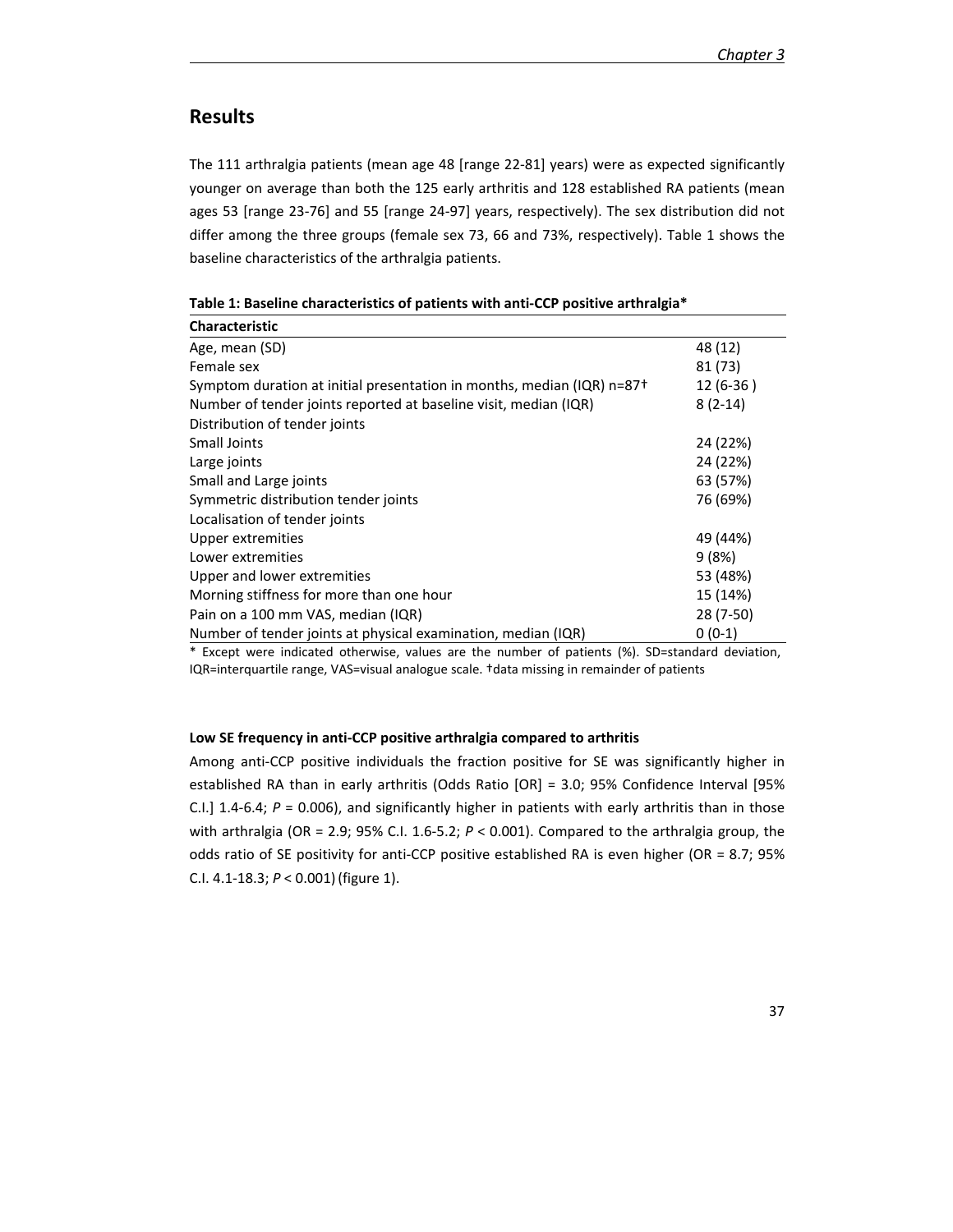**Figure 1: Carriership of the shared epitope (SE) in anti cyclic citrullinated peptide antibody (anti-CCP) positive arthralgia, early arthritis and established rheumatoid arthritis (RA) patients** 

The frequency of SE carriage was 58%, 80% and 92% for anti-CCP positive arthralgia, early arthritis and established RA, respectively. The associated odds ratios are reported in the text.



## **SE carriage is associated with higher anti-CCP levels in arthralgia patients only**

SE carriage is associated with higher anti-CCP levels in anti-CCP positive arthralgia patients (median level 69 versus 18 AU, *P*1 = 0.02, see figure 2). This association is not present in the early arthritis (median level 75 versus 73 AU,  $P_1 = 0.43$ ) and established RA group (median level 91 versus 236 AU,  $P_1 = 0.1$ ).

**SE negative arthralgia patients have low anti-CCP levels when compared to arthritis patients**  Anti-CCP levels were higher in established RA when compared to arthralgia patients (median levels 101 [IQR 31-397] versus 48 [IQR 14-135] AU, *P*<sup>1</sup> < 0.001). Early arthritis patients had intermediate anti-CCP levels (75 [IQR 23-162] AU), these levels were higher than in arthralgia patients ( $P_1$  = 0.02) and lower than in established RA ( $P_1$  = 0.01).

Anti-CCP levels were similar among the SE positive individuals in the three groups (median levels 69, 75 and 91 AU for arthralgia, early arthritis and established RA, respectively, see figure 2). However, in SE negative individuals, the median anti-CCP levels were lower in the arthralgia group (18 AU) when compared to the early arthritis group (73 AU;  $P_1$  = 0.02), the established RA group (236 AU;  $P_1$  = 0.002) or the pooled arthritis group (early arthritis and established RA, 82 AU;  $P_1$  = 0.003). The median anti-CCP levels in the SE positive patients were similar in the arthralgia and the pooled arthritis groups (median levels 69 versus 76 AU,  $P_1$ =0.06).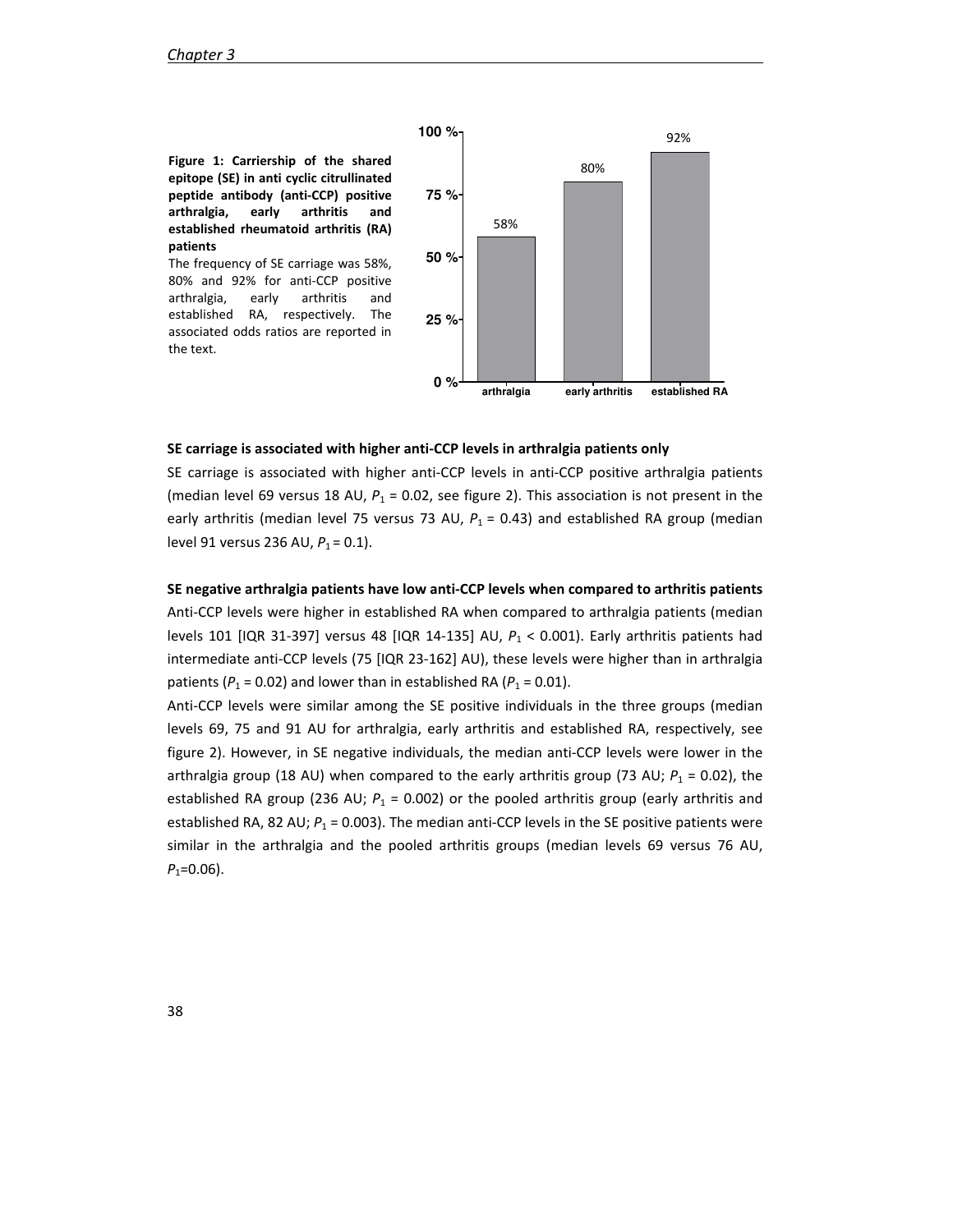

**Figure 2: Baseline anti-cyclic citrullinated peptide antibody (anti-CCP) levels in arthralgia, early arthritis and established rheumatoid arthritis (RA) patients, stratified for the presence of the shared epitope (SE) allele.** 

The median anti-CCP antibody levels were 18 (interquartile range [IQR] 11-113), 73 (IQR 27-156) and 236 (IQR 45-515) Arbitrary Units (AU) in the SE negative arthralgia, early arthritis and established RA, respectively. In the SE positive patients, the median anti-CCP levels were 69 (IQR 16-149), 75 (IQR 22-184) and 91 (IQR 27-352) AU in arthralgia, early arthritis and established RA, respectively. Boxes depict median and interquartile range; whiskers show 5<sup>th</sup> en 95<sup>th</sup> percentile. One-sided *P* values are reported.

# **Discussion**

In this first report on HLA typing in patients with anti-CCP positive arthralgia we observed that the anti-CCP positive arthralgia group includes a relatively large SE-negative subgroup of patients compared to anti-CCP positive early arthritis group and established RA group. However, anti-CCP positive arthralgia patients are clearly more often SE positive than Caucasian population healthy controls (58% versus 26-46 %).<sup>16-18</sup> The present study also shows that the SE-negative arthralgia group has relatively low anti-CCP levels compared to an anti-CCP positive early arthritis group and an established RA group. In contrast, SE positive arthralgia seems to reflect pre-rheumatoid arthritis since anti-CCP levels in patients with SE positive arthralgia are comparable to those found in SE positive arthritis patients.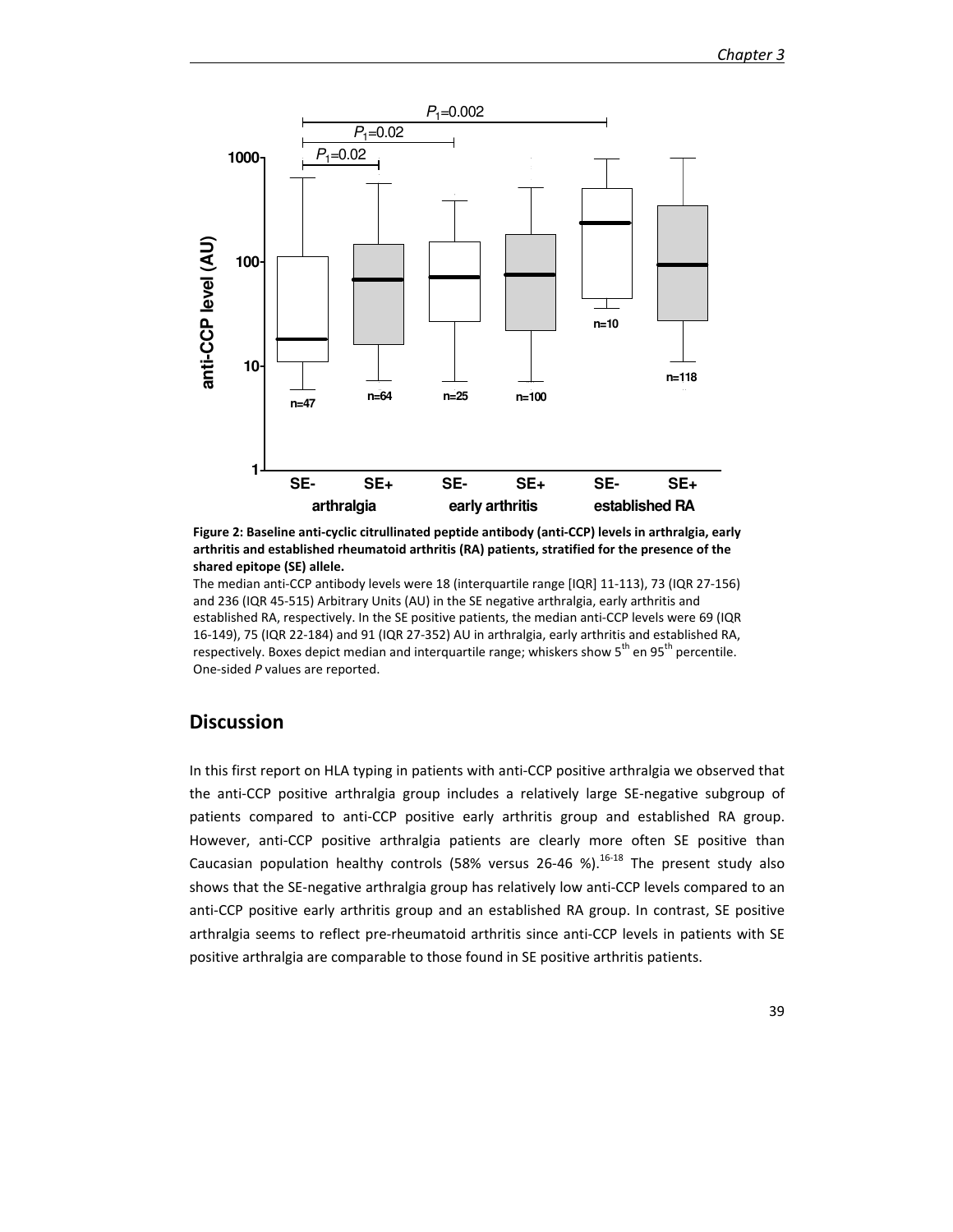The current data shed more light on recent seemingly contrasting results on the role of SE and anti-CCP in RA. The presence of both SE and anti-CCP antibodies was associated with the highest risk for the development of RA in a retrospective analysis of preclinical RA patients<sup>8</sup>, suggesting that the SE independently contributes to the risk for RA. However, a redundant role of the SE in the progression from anti-CCP positive undifferentiated arthritis to RA was recently reported.<sup>19</sup>

Our study reconciles both results since we show that only in anti-CCP positive arthralgia the SE is associated with higher anti-CCP levels, suggesting that the SE only operates on anti-CCP levels in the early phase up to early arthritis, but not in the later transition from early arthritis to established RA. This supports the conclusion that the SE does not itself predispose to development of RA but rather operates through higher anti-CCP levels, not only in the clinical phase<sup>19</sup> but also in the preclinical stages of RA. The presence in the arthralgia group of a relatively large group of SE negative patients with low anti-CCP levels compared to the arthritis groups suggests that among SE-negative arthralgia patients development of arthritis is restricted to patients with high anti-CCP levels. Alternatively, this could mean that a large part of the SE positive RA patients do not go through a stage of anti-CCP-positive arthralgia but rather simultaneously develop frank arthritis with the onset of arthralgia. The differences in observed anti-CCP levels were probably not due to age effects. In line with previous literature<sup>20</sup>, we did not observe an effect of age on anti-CCP levels in the three patient groups, neither when analyzed individually nor when combined. Furthermore, age was similar among the SE negative and positive arthralgia patients (data not shown).

In summary, anti-CCP positive arthralgia patients have a relatively low frequency of the SE compared to anti-CCP positive early and established RA. Furthermore, these patients have relatively low anti-CCP levels. In later stages, the SE is not associated with differences in anti-CCP levels. This correlates with observations reported earlier that the presence of the SE, together with anti-CCP positivity increases the risk for RA, but that the SE does not influence the transition of anti-CCP positive early arthritis to rheumatoid arthritis. Together these findings suggest that the SE may influence RA risk through effects on anti-CCP levels. Longitudinal follow-up of arthritis development in arthralgia patients may further clarify the effect of the SE and anti-CCP (levels) on RA development.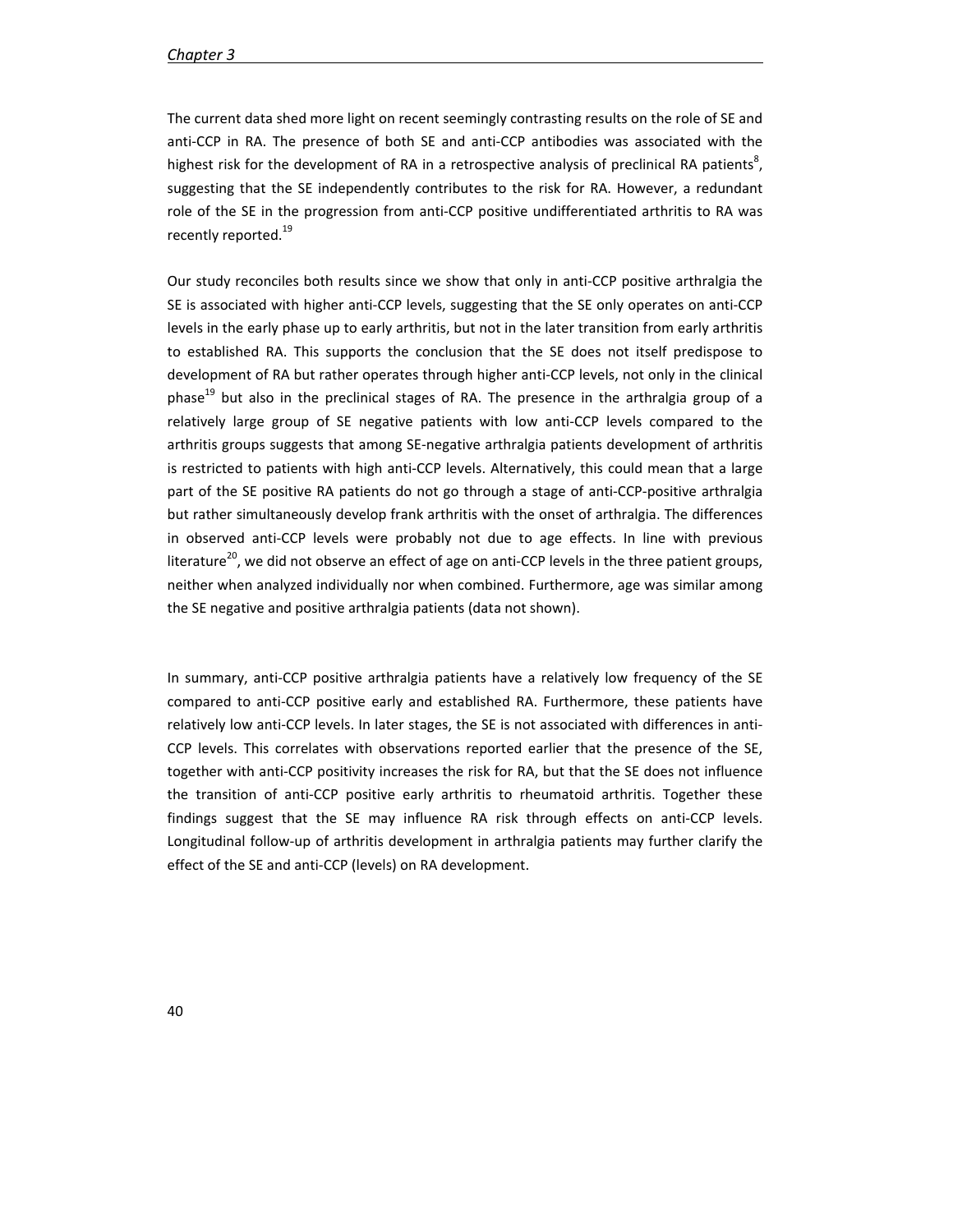#### **Acknowledgements**

This study is financially supported by the Netherlands Organisation for Health Research and Development (ZonMw), Grant number 6100.0010 and was facilitated by the JBI-Clinical Research Bureau with financial support of the Dutch Arthritis Association. Furthermore, this research was supported by the European Community's FP6 funding (Autocure). This publication reflects only the author's views; the European Community is not liable for any use that may be made of the information herein. Furthermore, we would like to thank Margret de Koning and Roel Heijmans for their technical assistance and Mark Nielen for critically reading the manuscript.

## **References**

- 1. Rantapää-Dahlqvist S, de Jong BA, Berglin E, Hallmans G, Wadell G, Stenlund H et al. Antibodies against cyclic citrullinated peptide and IgA rheumatoid factor predict the development of rheumatoid arthritis. Arthritis Rheum 2003; 48(10):2741-2749.
- 2. Nielen MM, van Schaardenburg D, Reesink HW, van de StadtRJ, van der Horst-Bruinsma IE, de Koning MH et al. Specific autoantibodies precede the symptoms of rheumatoid arthritis: a study of serial measurements in blood donors. Arthritis Rheum 2004; 50(2):380-386.
- 3. Jorgensen KT, Wiik A, Pedersen M, Hedegaard CJ, Vestergaard BF, Gislefoss R et al. Cytokines, autoantibodies, and viral antibodies in premorbid and postdiagnostic sera from patients with rheumatoid arthritis - Case-control study nested in a cohort of Norwegian blood donors. Ann Rheum Dis 2007; 67(6):860-866.
- 4. Gregersen PK, Silver J, and Winchester RJ. The shared epitope hypothesis. An approach to understanding the molecular genetics of susceptibility to rheumatoid arthritis. Arthritis Rheum 1987; 30(11):1205-1213.
- 5. de Vries N, Tijssen H, van Riel PL, and van de Putte LB. Reshaping the shared epitope hypothesis: HLA-associated risk for rheumatoid arthritis is encoded by amino acid substitutions at positions 67- 74 of the HLA-DRB1 molecule. Arthritis Rheum 2002; 46(4):921-928.
- 6. Gregersen PK, Silver J, and Winchester RJ. The shared epitope hypothesis. An approach to understanding the molecular genetics of susceptibility to rheumatoid arthritis. Arthritis Rheum 1987; 30(11):1205-1213.
- 7. Hill JA, Southwood S, Sette A, Jevnikar AM, Bell DA, and Cairns E. Cutting edge: the conversion of arginine to citrulline allows for a high-affinity peptide interaction with the rheumatoid arthritisassociated HLA-DRB1\*0401 MHC class II molecule. J Immunol 2003; 171(2):538-541.
- 8. Berglin E, Padyukov L, Sundin U, Hallmans G, Stenlund H, van Venrooij WJ et al. A combination of autoantibodies to cyclic citrullinated peptide (CCP) and HLA-DRB1 locus antigens is strongly associated with future onset of rheumatoid arthritis. Arthritis Res Ther 2004; 6(4):R303-R308.
- 9. van der Helm-van Mil AH, Verpoort KN, Breedveld FC, Huizinga TW, Toes RE, and De Vries RR. The HLA-DRB1 shared epitope alleles are primarily a risk factor for anti-cyclic citrullinated peptide antibodies and are not an independent risk factor for development of rheumatoid arthritis. Arthritis Rheum 2006; 54(4):1117-1121.
- 10. Nielen MM, van der Horst AR, van Schaardenburg D, van der Horst-Bruinsma IE, van de Stadt RJ, Aarden L et al. Antibodies to citrullinated human fibrinogen (ACF) have diagnostic and prognostic value in early arthritis. Ann Rheum Dis 2005; 64(8):1199-1204.
- 11. Arnett FC, Edworthy SM, Bloch DA, McShane DJ, Fries JF, Cooper NS et al. The American Rheumatism Association 1987 revised criteria for the classification of rheumatoid arthritis. Arthritis Rheum 1988; 31(3):315-324.